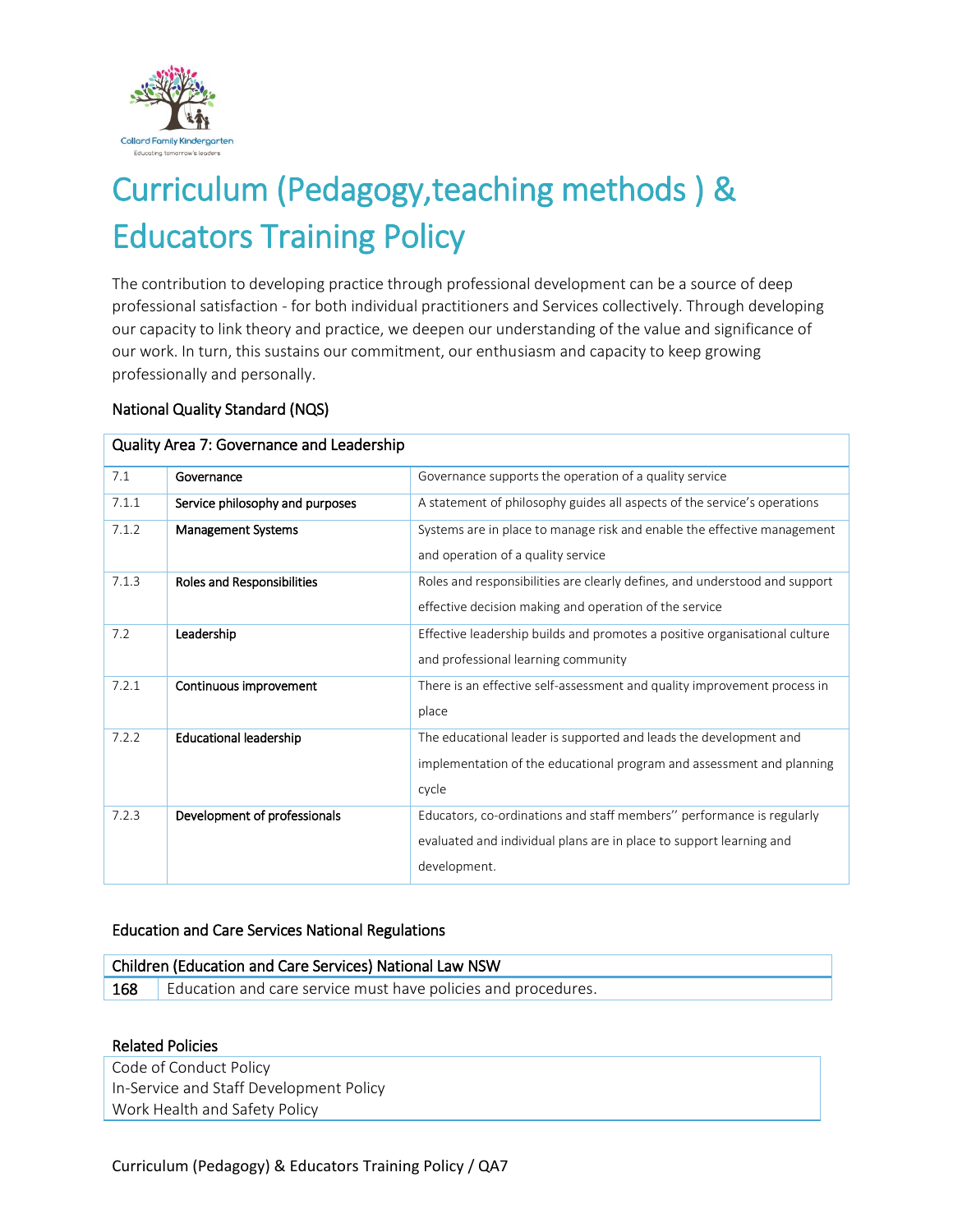

#### PURPOSE

It is vital for staff and educators to be involved in professional growth in the early childhood sector to allow greater efficiency in the operation of our Service.

We aim to implement a process for determining significant and effective professional development opportunities based on employees strengths, interests and goals.

## **SCOPE**

This policy applies to children, families, staff, management and visitors of the Service.

#### IMPLEMENTATION

Working with young children and families is complex and challenging work. Current research in the field of brain science and the developments in theoretical perspectives and approaches to early childhood education are rapidly expanding the knowledge and theory base that we draw on to guide our practice.

Whilst the amount of change and growth in the early childhood sector presents us with great opportunities for increasing the quality of our Services, adapting to and working positively with change and trying to keep up to date with theory and research is indeed a challenge. Professional development, when planned and implemented effectively, is a key tool that can be used to support us.

We employ compassionate, dedicated and proficient educators who bring a high skill level, appropriate qualifications and a varying amount of experiences to help implement our curriculum and philosophy. To maintain our commitment to quality education and care, we will implement a performance appraisal procedure.

Professional Development will be provided on a justifiable foundation to all educators and staff and may include:

- mentoring by appropriate educators/staff
- in-house workshops run by an external trainer
- External workshops, seminars etc.
- Formal TAFE, college of University courses
- On-the-job training (e.g. through changes in role or through exchange of information between educators/staff)
- Educator and management exchanges between Services
- Provision of appropriate resources (books, movies, documentaries etc)

#### Management/Nominated Supervisor will

- Ensure all staff, educators and management attend a minimum of 4 in-services
- Ensure as a minimum that all educators update their Child Protective training course every 12 months as a minimum to ensure knowledge is current.